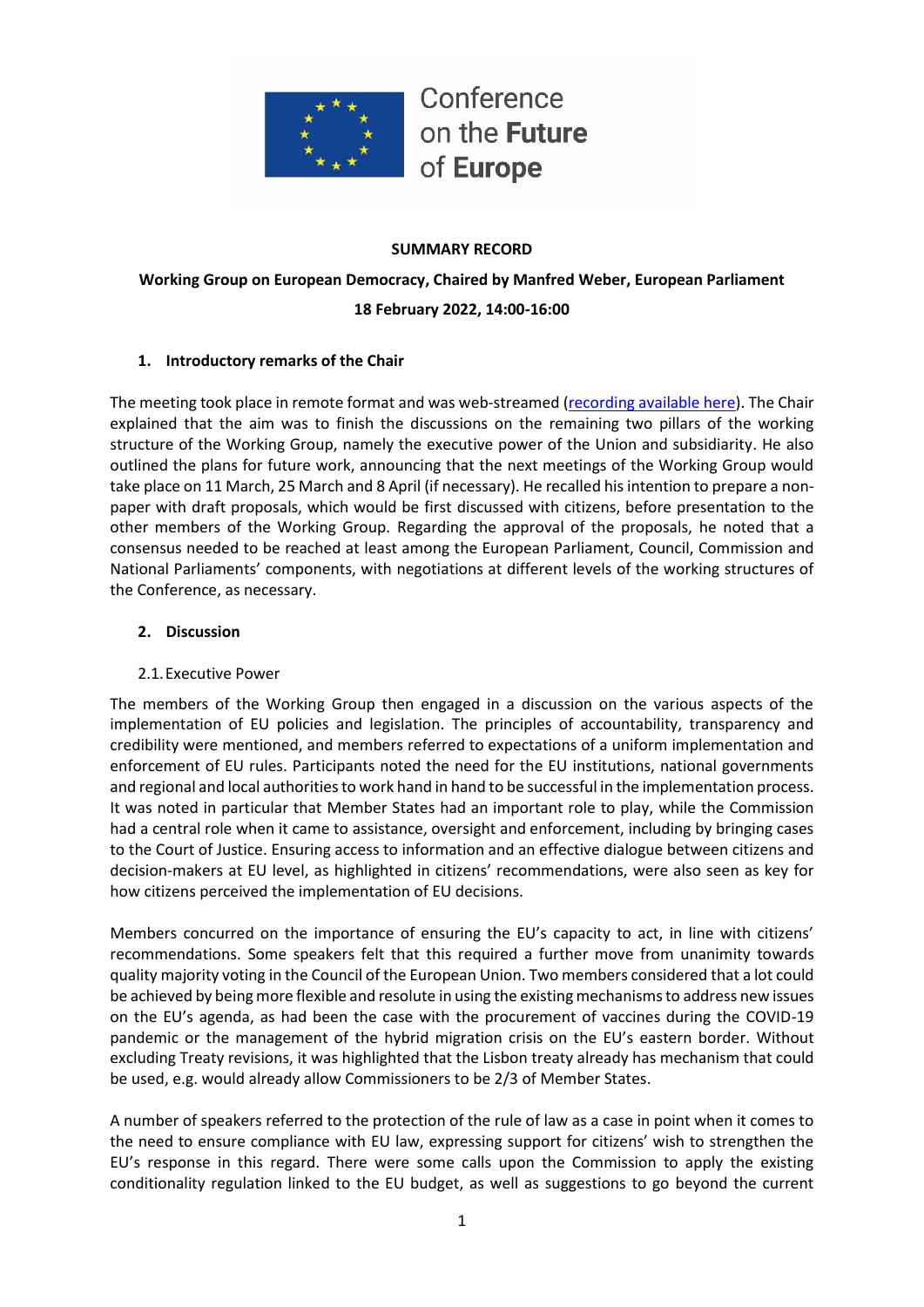

regulation to sanction breaches. Other suggestions included improving the monitoring mechanisms and reviewing the decision-making procedures under Article 7 TEU, as well as a call to respect Member States' diversity. The importance of credibility of EU action was also raised, as highlighted in citizens' recommendation on ensuring respect for the rule of law internally in order for the EU to be able to set an example worldwide.

A few members also raised other issues related to the implementation of treaty provisions, calling for the EU's accession to the European Convention on Human Rights without delay, as well as for guaranteeing the right of initiative for social partners' agreements. Additionally individual members called for reducing the number of Commissioners and making the Commission more accountable to the European Parliament.

#### 2.2.Subsidiarity and procedures

The discussions also touched upon the role of regional and local authorities in bridging the gap between citizens and EU institutions, and how EU procedures and the principles of subsidiarity and proportionality could be further developed to ensure that decisions are taken as closely as possible to the citizens and adequately take into account impact at regional and local level.

A number of concrete suggestions were made for promoting the principles of subsidiarity, proportionality and multilevel governance in the EU, such as upgrading the role of the Committee of the Regions in the preparation of EU legislation, including a territorial dimension in impact assessments and reflecting the principle of multi-level governance in the Inter-institutional Agreement on Better Law-making. Members also discussed how to better involve national parliaments and regional parliaments, especially in areas where regions have legislative power, such as through green or red card procedures, which would allow a certain number of parliaments to propose or block EU legislation. There was also a suggestion to explore new forms of cooperation between the EP and national parliaments, for instance joint plenary debates on the EU budget.

In addition, the important role of regional and local representatives in informing citizens and engaging them in debate on EU issues was raised and a suggestion was made to promote their exchange opportunities. A few members pointed out that in line with the principle of subsidiarity in some areas action should best be taken at EU level, suggesting to also consider in which areas competences could be moved from Member States to the EU level, taking into account citizens' recommendations.

In her role as Co-Chair, Commission Vice-President Šuica invited the Working Group members to look carefully at each citizens' recommendation and debate them on the basis of clusters. She underlined that citizens must be able to take full ownership and validate all proposals and the importance of following a common approach for all Working Groups in line with the methodology discussed within the Conference structures. Other members echoed the need of having citizens' recommendations at the heart of the process and keeping a horizontal approach across Working Groups.

## **3. Concluding remarks of the Chair**

The Chair recalled the 5 pillars agreed in the autumn which were being completed in this meeting. He confirmed that he would prepare a non-paper, based on the recommendations from European and National Citizens' Panels and taking into account the ideas from the platform and the discussions in the Working Group, identifying concrete draft proposals. He informed that he would first consult the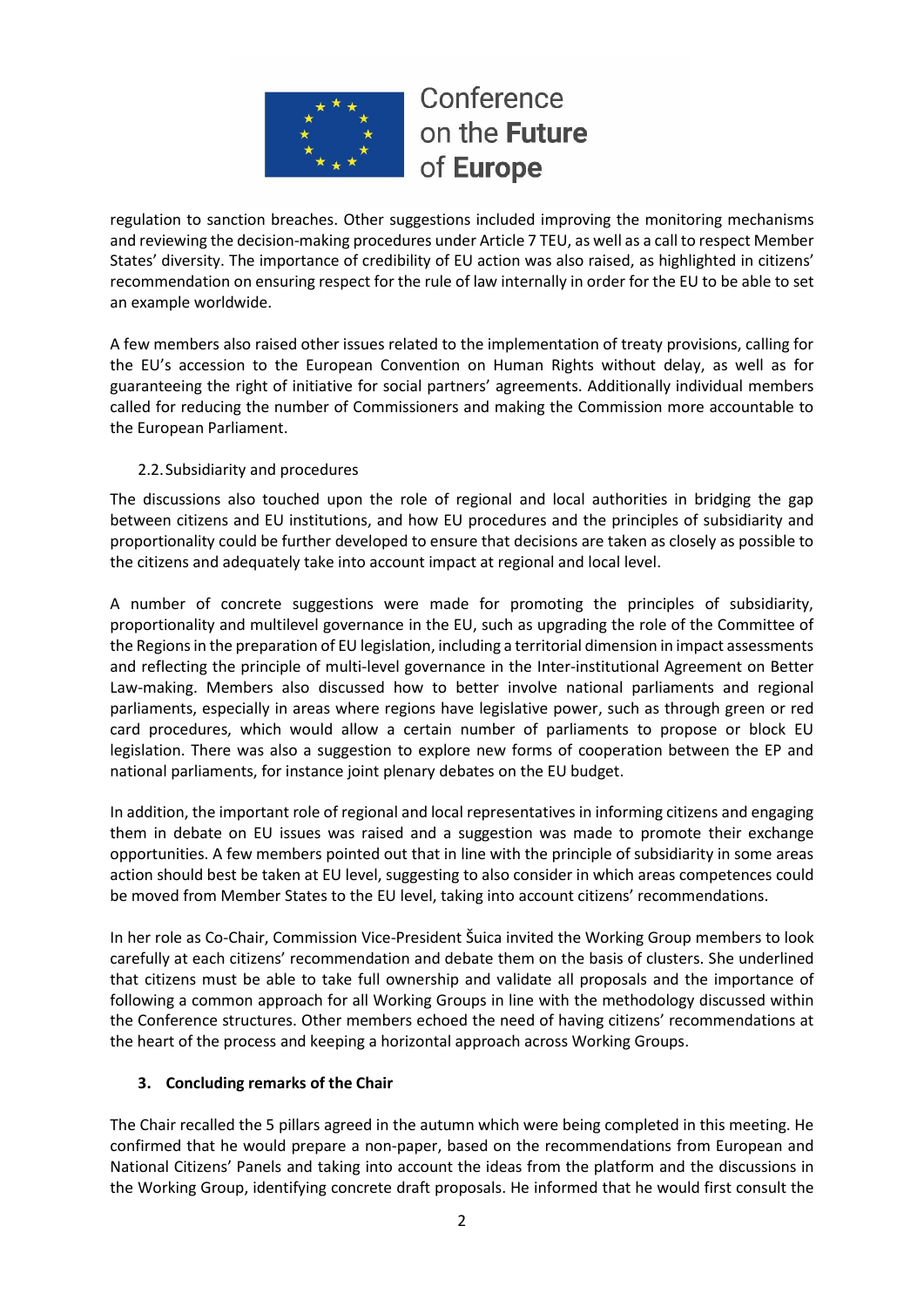

citizens on these proposals and then present them to all members of the Working Group for discussion. He also expressed the wish for the different components to identify contact points for work on the draft proposals and undertook to take the next steps in full transparency. Finally, he noted that work on draft proposals would continue in the Conference Plenary and that the conclusions of the Conference Plenary would be drawn up by the Executive Board.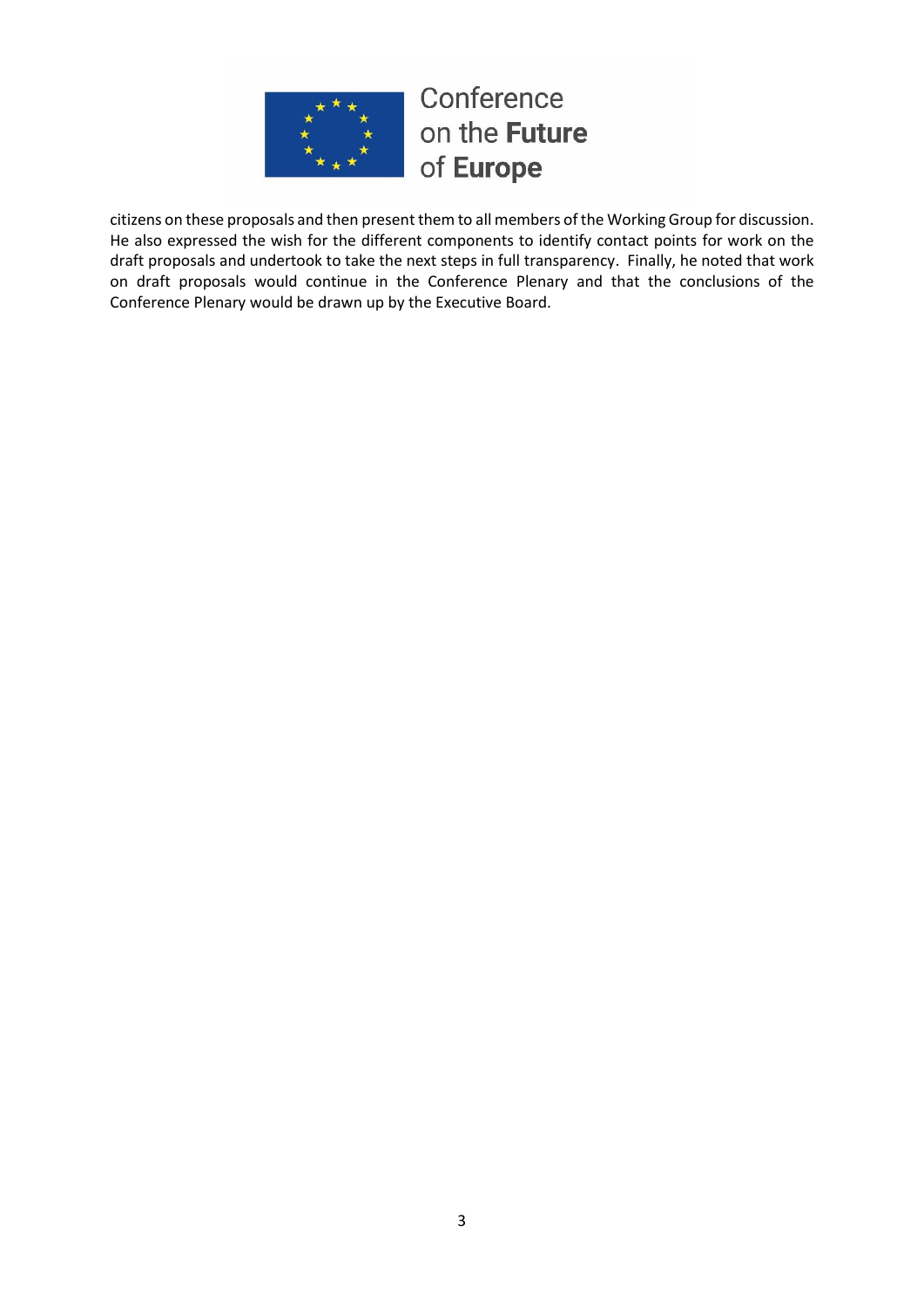

**ANNEX I. Agenda for the meeting on 18 February 2022**

## **AGENDA OF THE FOURTH MEETING OF THE WORKING GROUP ON EUROPEAN DEMOCRACY**

## Friday, 18 February – 14:00 – 16:00 **(remote)**

- 1. Opening by the Chair
- 2. Presentation by citizens of the recommendations from European Citizens' Panel relating to European Democracy, followed by a discussion
- 3. Discussion on the Third Interim Report from the Multilingual Digital Platform
- 4. Exchange of views on European Democracy
	- 4.1 Executive power 4.2 Subsidiarity and procedures
- 5. Any other business
- 6. Closing by the Chair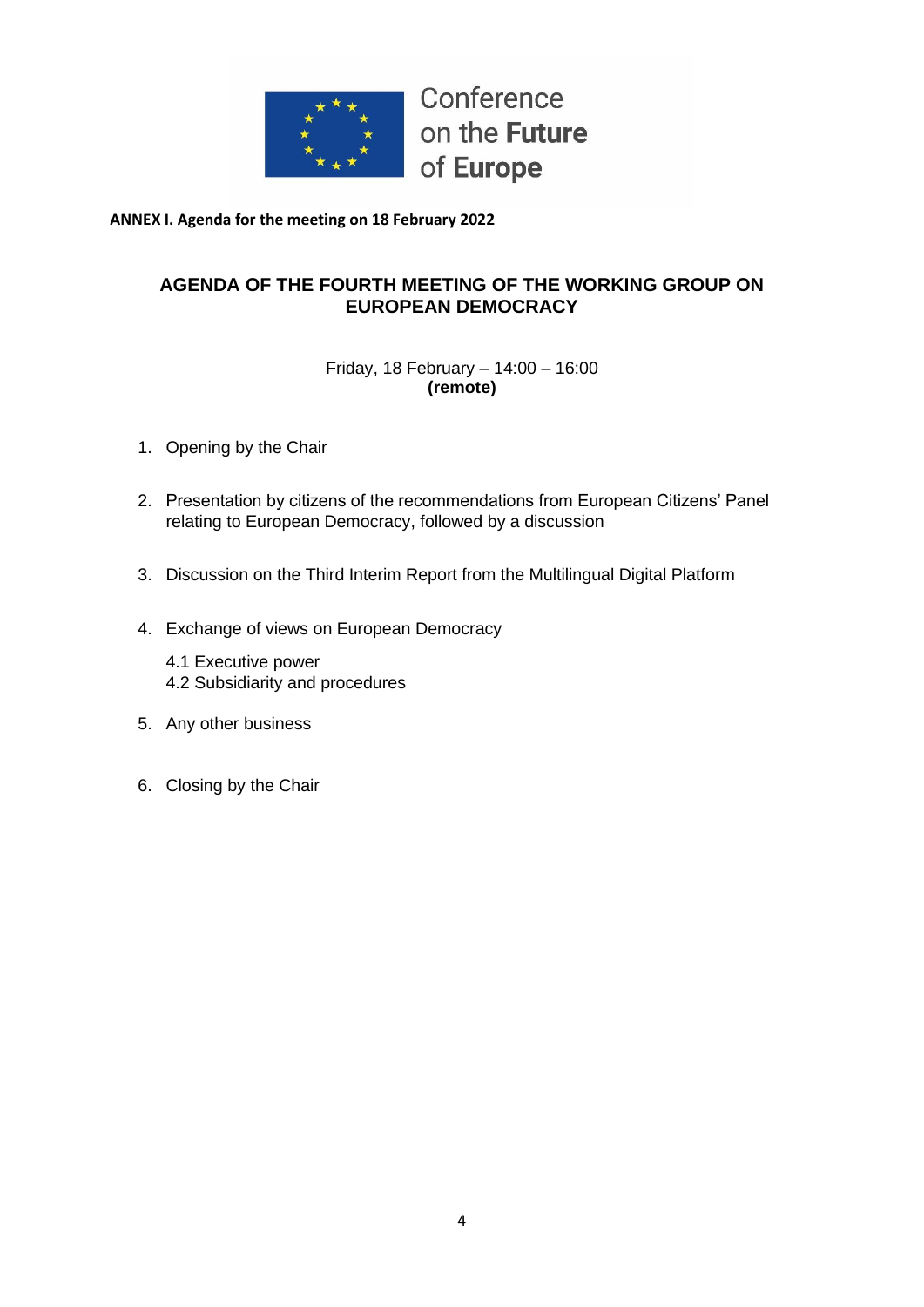

## **ANNEX II. List of members of the Working Group on European Democracy**

| Chair:       | <b>Manfred WEBER</b> | (European Parliament)      |                                 |
|--------------|----------------------|----------------------------|---------------------------------|
| <b>Title</b> | <b>First name</b>    | <b>Last name</b>           | <b>Component</b>                |
|              |                      |                            |                                 |
| Ms           | Chiara               | <b>ALICANDRO</b>           | European citizens panels        |
| Mr           | Michalakis           | <b>ASIMAKIS</b>            | European citizens panels        |
| Mr           | Zoltán               | <b>BALCZÓ</b>              | <b>National Parliaments</b>     |
| Ms           | Olga                 | <b>BAUM</b>                | European citizens panels        |
| Mr           | Matouš               | <b>BĚLOHLÁVEK</b>          | European citizens panels        |
| Mr           | <b>Brando</b>        | <b>BENIFEI</b>             | <b>European Parliament</b>      |
| Ms           | Mara                 | <b>BIZZOTTO</b>            | <b>European Parliament</b>      |
| Mr           | Damian               | <b>BOESELAGER</b>          | European Parliament             |
| Mr           | <b>Ioannis</b>       | <b>BOURNOUS</b>            | <b>National Parliaments</b>     |
| Mr           | Nicolai              | <b>BOYSEN</b>              | National citizens panels/events |
| Ms           | Martina              | <b>BRAMBILLA</b>           | European citizens panels        |
| Mr           | Gari                 | <b>CAPPELLI</b>            | <b>National Parliaments</b>     |
| Mr           | Vasco                | <b>CORDEIRO</b>            | Committee of the Regions        |
| Ms           | Annemieke            | <b>DE CLERCK</b>           | European citizens panels        |
| Mr           | <b>Bruno</b>         | <b>DIAS</b>                | <b>National Parliaments</b>     |
| Mr           | Gašper               | <b>DOVŽAN</b>              | Council                         |
| Ms           | Aleksandra           | <b>DULKIEWICZ</b>          | Local/Regional representative   |
| Mr           | Pascal               | <b>DURAND</b>              | <b>European Parliament</b>      |
| Ms           | Anna                 | <b>ECHTERHOFF</b>          | Civil Society                   |
| Mr           | Sandro               | <b>GOZI</b>                | <b>European Parliament</b>      |
| Ms           | Eva Kjer             | <b>HANSEN</b>              | <b>National Parliaments</b>     |
| Mr           | Pablo                | <b>HISPÁN</b>              | <b>National Parliaments</b>     |
| Ms           | Pat                  | Kelly                      | Council                         |
| Ms           | Antonia              | <b>KIEPER</b>              | European citizens panels        |
| Mr           | Wepke                | <b>KINGMA</b>              | Council                         |
| Mr           | Tomáš                | KOZÁK                      | Council                         |
| Mr           | Zdzisław             | KRASNODĘBSKI               | European Parliament             |
| Mr           | Reinhold             | LOPATKA                    | <b>National Parliaments</b>     |
| Ms           | Esther               | <b>LYNCH</b>               | <b>Social Partners</b>          |
| Mr           | Evangelos            | MEIMARAKIS                 | <b>European Parliament</b>      |
| Mr           | Aleksandar           | <b>MILISOV</b>             | European citizens panels        |
| Ms           | Radvilė              | MORKUNAITĖ-<br>MIKULĖNIENĖ | <b>National Parliaments</b>     |
| Ms           | Dorien               | <b>NIJS</b>                | National citizens panels/events |
| Mr           | Jorge Luis           | PAZOS LOPEZ                | European citizens panels        |
| Mr           | Anti                 | <b>POOLAMETS</b>           | <b>National Parliaments</b>     |
| Mr           | Arnoldas             | PRANCKEVIČIUS              | Council                         |
| Mr           | Paulo                | RANGEL                     | <b>European Parliament</b>      |